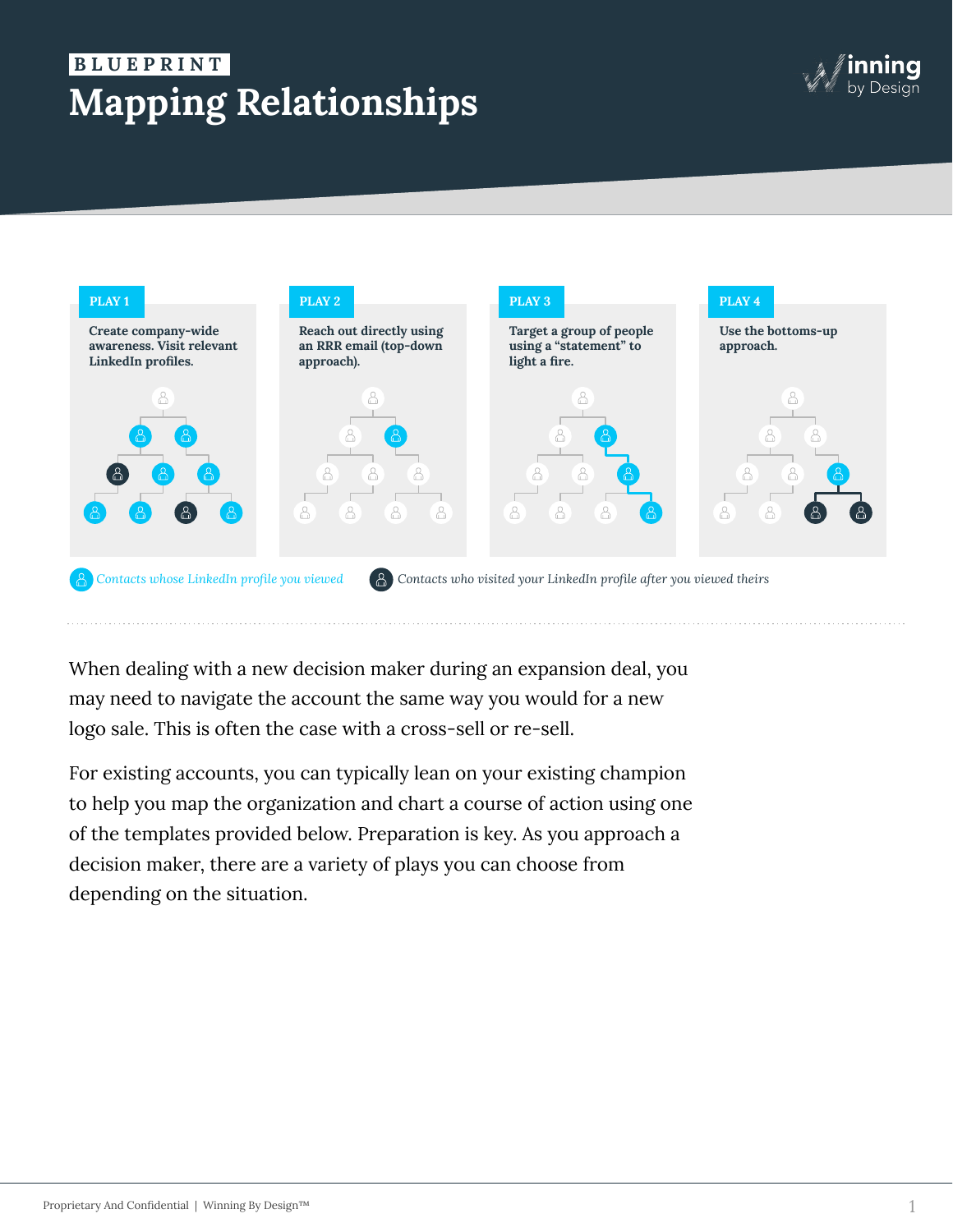# **Four Plays to Get to a Decision Maker**



## **Create company-wide awareness. Visit relevant LinkedIn profiles.**

Visit the LinkedIn profiles of each target role at the account. By visiting their profiles, you establish brand awareness when they see their "Who Viewed Your Profile" page. Before you implement this play, make sure your LinkedIn profile is customer-centric!



### **Reach out directly using an RRR email (top-down approach).**

In this play, you target a senior executive directly following extensive research. We recommend you use the RRR framework — opening with Relevance, offering a Reward, and stating your Request.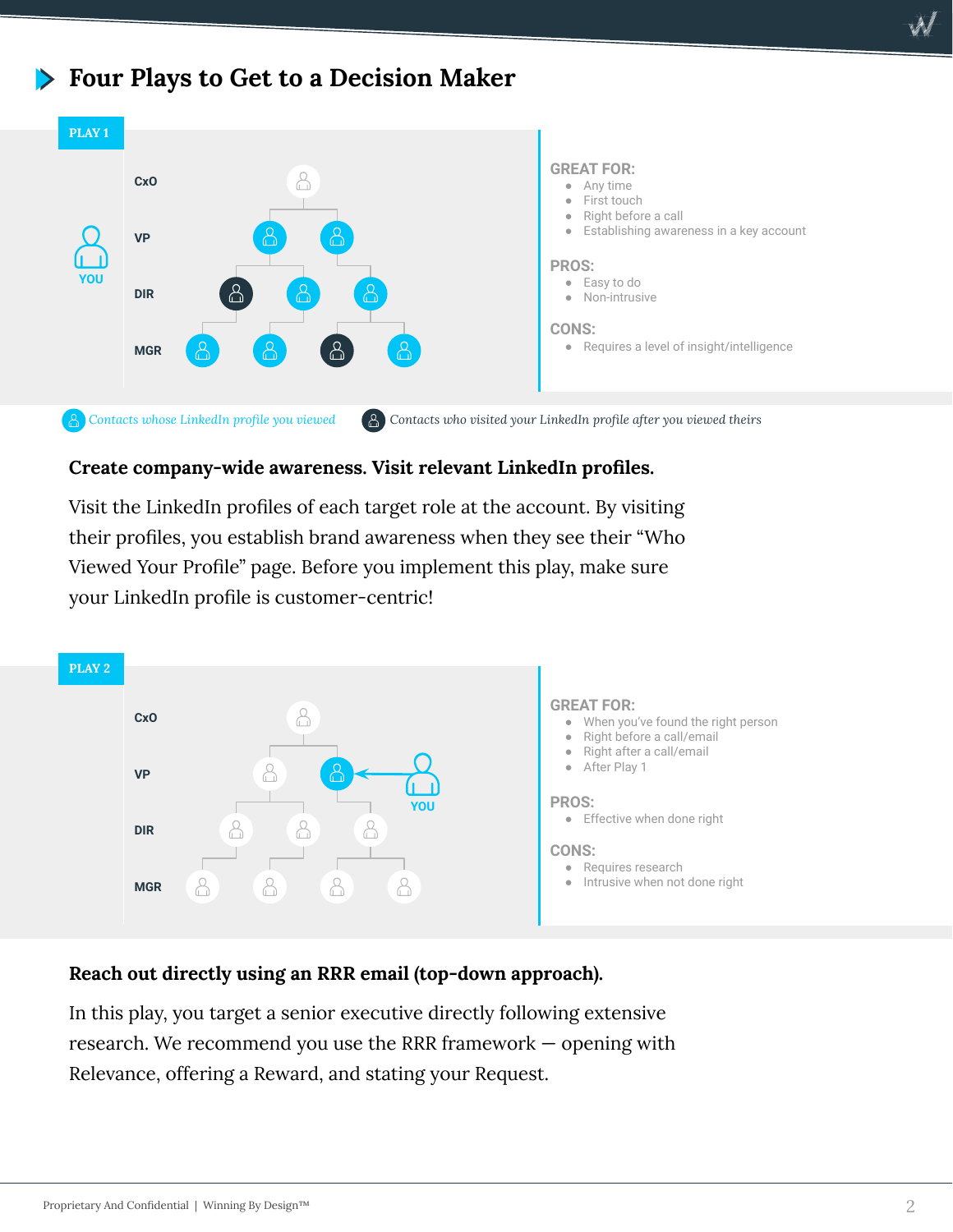



# **Target a group of people using a "statement" to light a fire.**

Reach out to multiple roles in the account using a provocative statement. Your message should incorporate research, what you've learned about their business so far, and relevant rational and emotional impacts that your solution can provide. Provocative selling requires an in-depth knowledge of the market to advise a prospect on what to do, so this takes a lot of preparation and understanding of your target's company and industry. To make sure these efforts are warranted, carefully select the accounts to invest your time in.



# **Use the bottoms-up approach.**

Reach out to lower-level roles within the account in an effort to gain a foothold and get an introduction to more senior roles — and eventually the decision maker.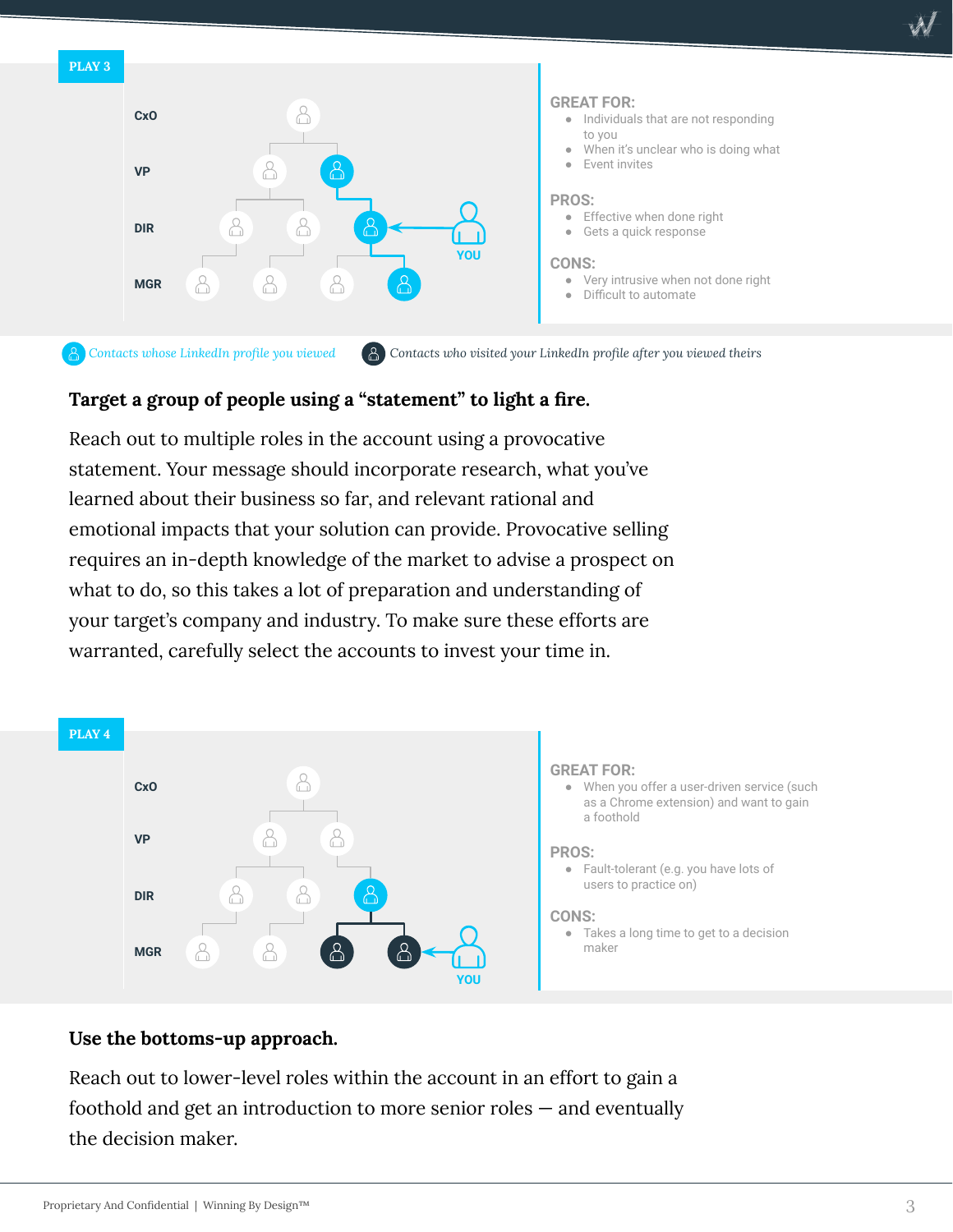# **MULTI-THREADING:**

# **The art of creating a broader platform once you have a meeting**

After you've scheduled a meeting with one or more contacts, try to bring in more stakeholders and decision makers from the account. Consider using the following tactics:

- **1. Ask your sponsor/champion:** "Danny, who else could benefit from attending…?"
- **2. Mention others you think could benefit:** "I think Mary and John could benefit. Danny, can you invite them?"
- **3. Just straight up invite Mary and John:**  "Mary/John - We're meeting next week with Danny. I thought you could benefit from our session... Would you like to attend?"



- **4. Share with Danny what others have done:** "Danny, other companies I've worked with have found that inviting {the VP of Product and Marketing Director} benefited them greatly. I notice that Mary and John are in these positions. Would it make sense to invite them?"
- **5. Call John and Mary by phone and invite them personally.**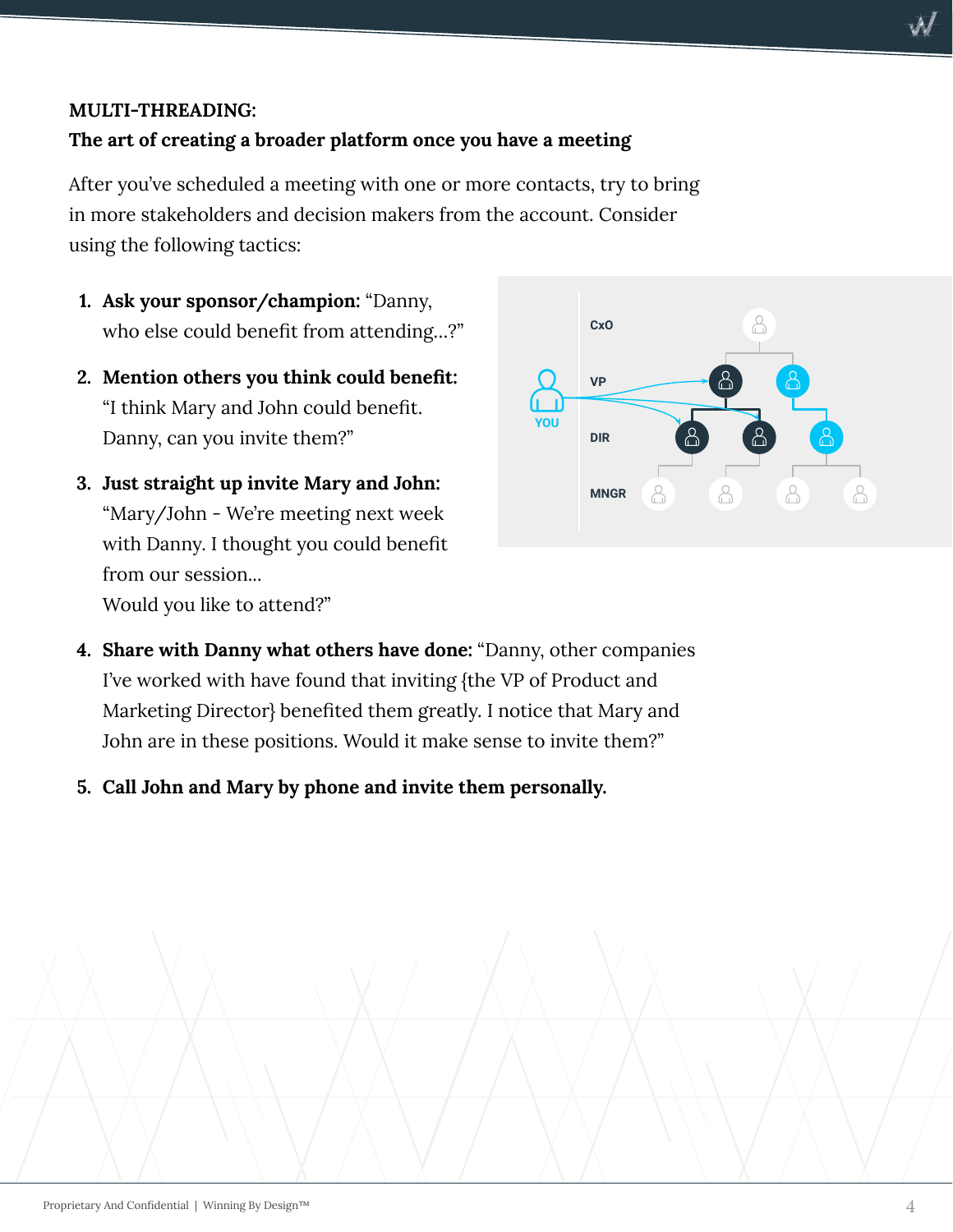#### **Mapping the Organization**



# **1 Identify accounts and key information based on Impacts and Critical Events using a recent win.**

| <b>ACCOUNT</b> | <b>SIMILAR WIN</b> | <b>IMPACT</b> | <b>CRITICAL EVENT</b> |
|----------------|--------------------|---------------|-----------------------|
|                |                    |               |                       |
|                |                    |               |                       |
|                |                    |               |                       |
|                |                    |               |                       |
|                |                    |               |                       |





| <b>NAME</b> | <b>ROLE</b><br>ä. |
|-------------|-------------------|
|             |                   |
|             |                   |
|             |                   |
|             |                   |
|             |                   |
|             |                   |
|             |                   |
|             |                   |
|             |                   |

# **3 Identify the Impact and Critical Event for at least three key roles (but no more than five).**



| <b>CRITICAL EVENT : IMPACT #1</b> | <b>IMPACT#2</b> |
|-----------------------------------|-----------------|
|                                   |                 |
|                                   |                 |
|                                   |                 |
|                                   |                 |
|                                   |                 |
|                                   |                 |
|                                   |                 |

 $\mathscr{N}$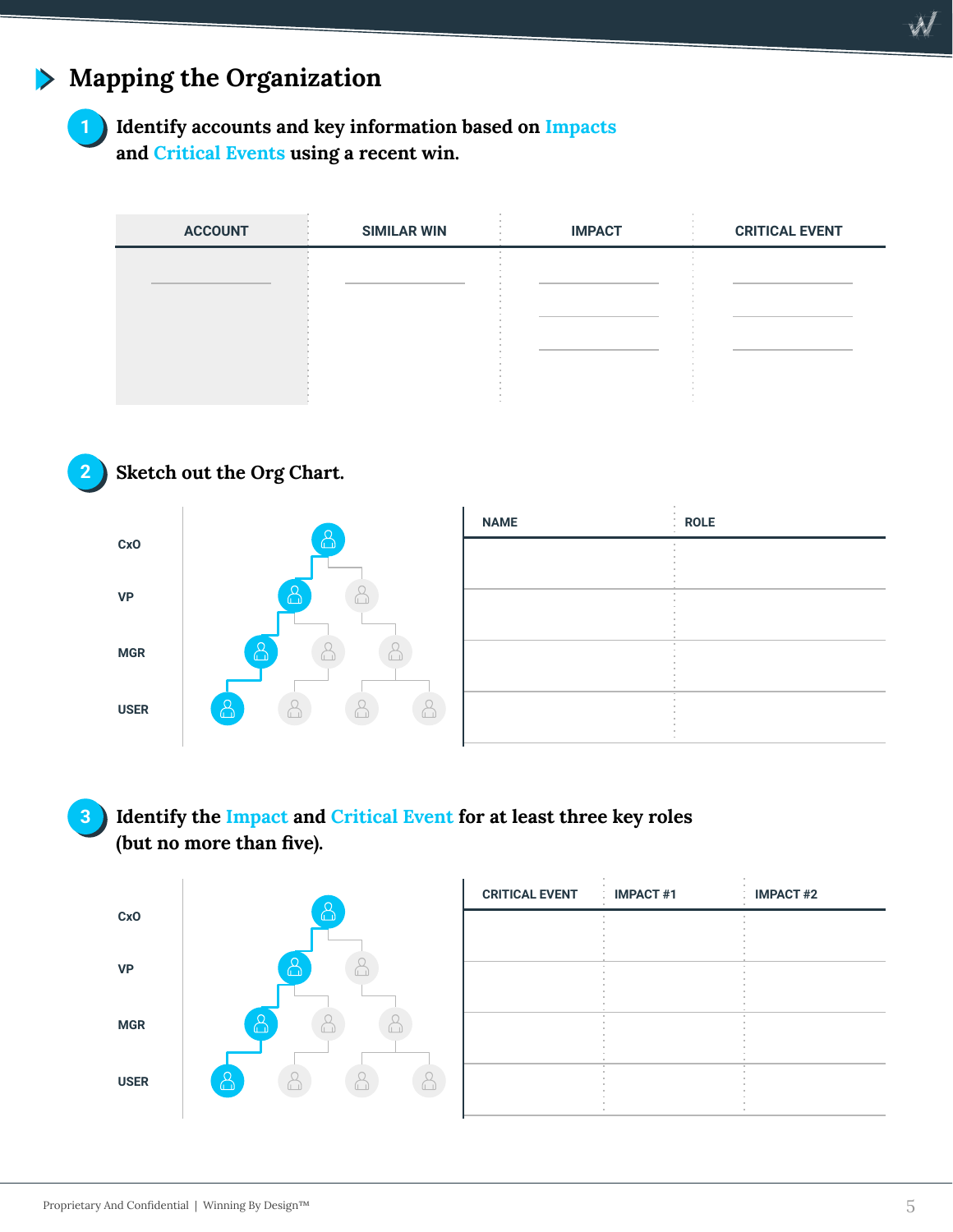

**4 Understand the Decision Process. How will the decision "flow" through the organization?**

#### **COMMITTEE ROLE**





**5 Establish the sentiment of each role. How do they feel about your solution? Identify areas you need to focus on.**



### **6 Orchestrate an external Account Development Plan.**

#### **CHOREOGRAPH**

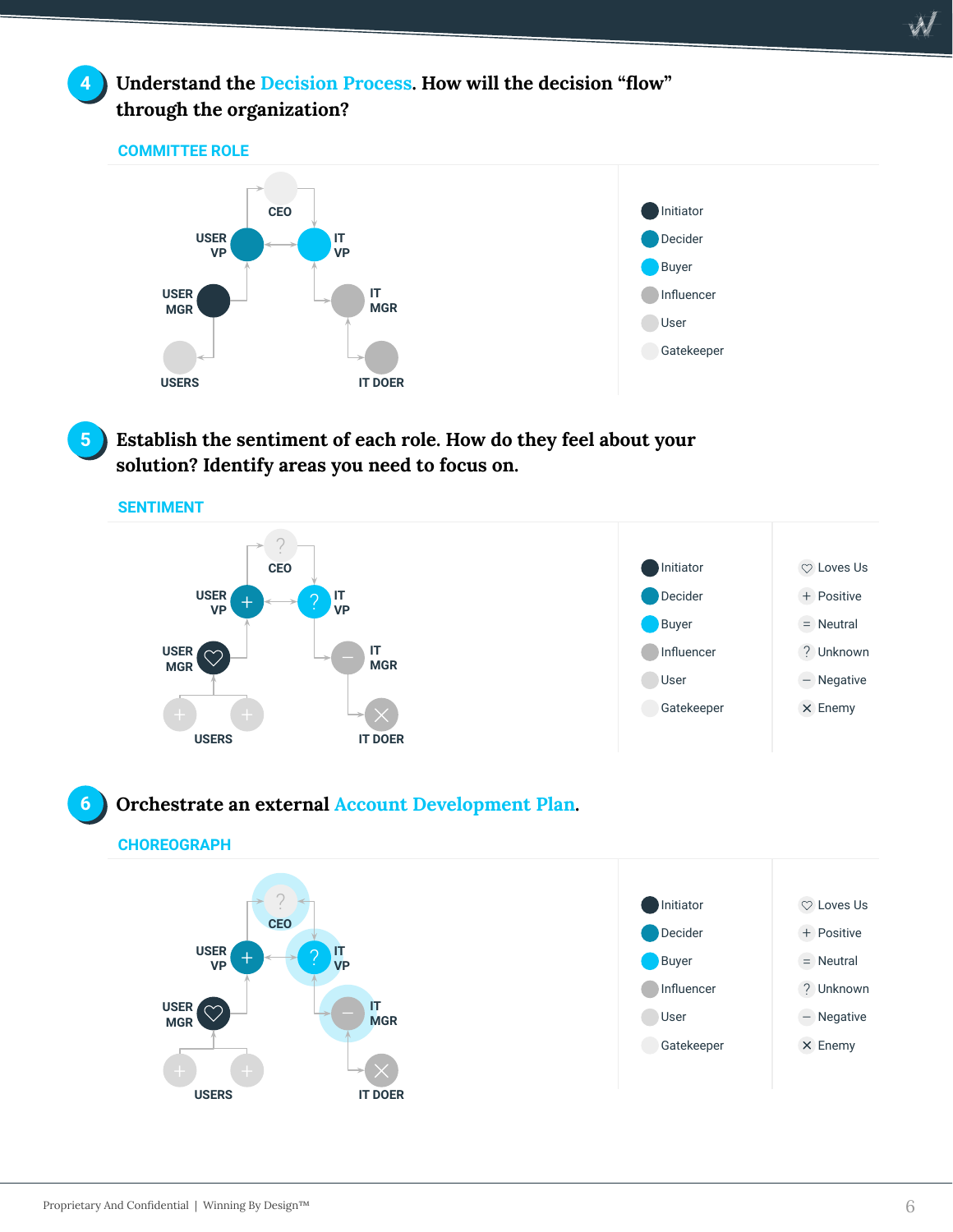## **Example Action Plan**



### **Example 3 x 3:**

**Orchestrate relationships between three people on your side with three contacts on the customer's side.** This creates multiple connections with the customer and avoids losing the deal altogether if one contact drops off, leaves the company, etc.